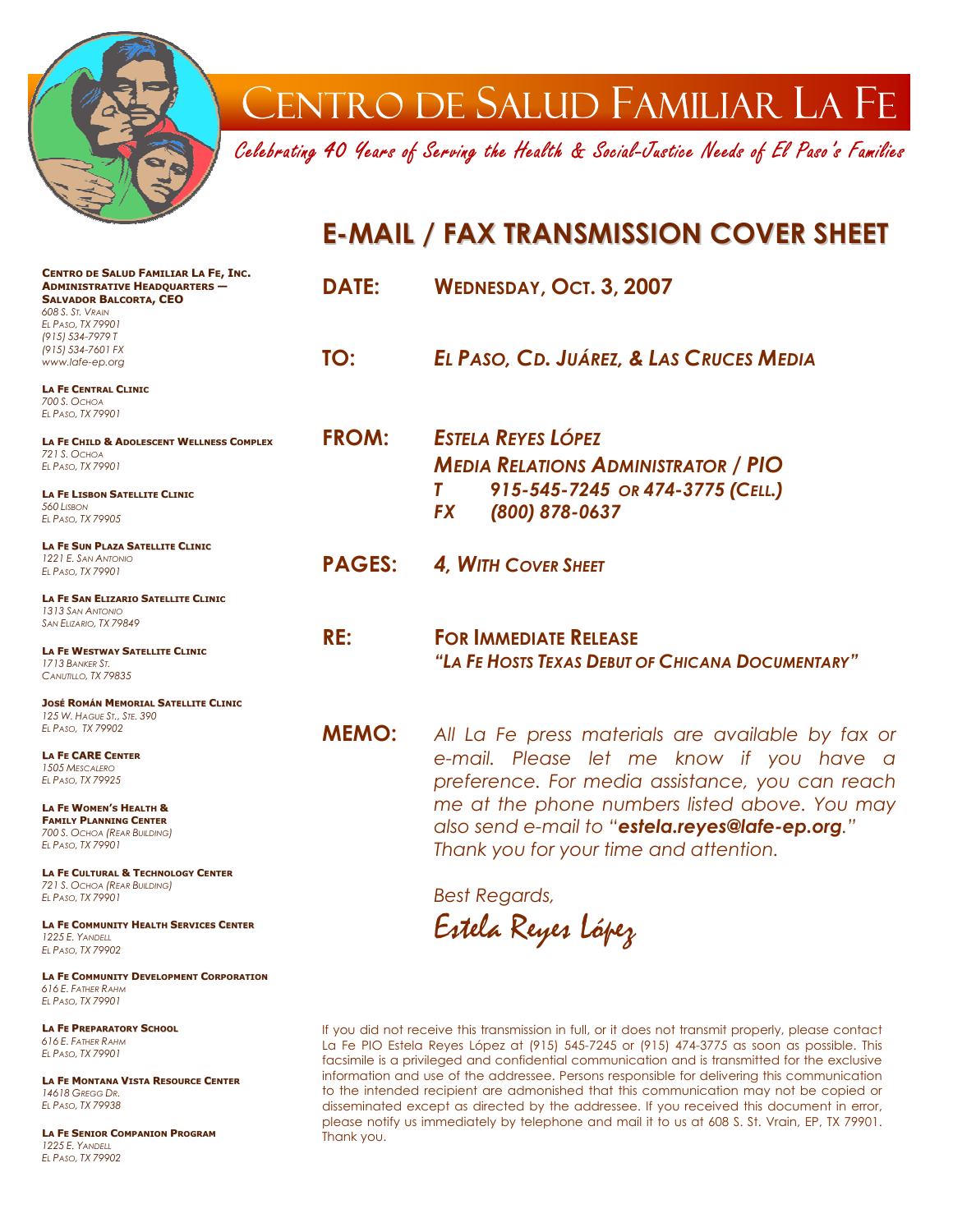

**WEDNESDAY, OCT. 3, 2007 FOR IMMEDIATE RELEASE MEDIA CONTACT: ESTELA REYES LÓPEZ, (915) 545-7245** 

#### **WHO & WHAT:** *"LA FE HOSTS TEXAS DEBUT OF CHICANA DOCUMENTARY"*

- Centro de Salud Familiar La Fe, Inc. (La Fe) proudly invites El Pasoans to ш enjoy the Texas debut of *"Las Mujeres Del Caucus Chicana,"* a critically acclaimed documentary by independent filmmaker Linda Garcia-Merchant.
- The film profiles the journeys and experiences of six Latinas who answered the Civil Rights and Feminist Rights Movements' call-toaction. Two of these women — activist Ruth Mojica-Hammer and renowned author and historian Martha Cotera — will join director Linda Garcia-Merchant for an audience discussion after the screening.
- **The Company** *"Thanks to artworks like this groundbreaking film, our children are learning about Chicano history from other Chicanos. They're learning about social-justice activism firsthand from women who blazed a trail throughout the Civil Rights Era," said La Fe CEO Salvador Balcorta.*
- This free event is part of *La Fe's 40th Anniversary Celebration Series.* La . . Fe was founded in 1967 by a group of Segundo Barrio mothers who dreamed of establishing an organization that would ensure their children's health care, education, and future well-being. Today, their dream has grown into the Southwest region's largest Chicano and Social-Justice organization. La Fe now operates 17 social-service sites throughout El Paso County, nine of which are primary medical healthcare facilities.
- **WHEN & WHERE:** *"SCREENING OF 'LAS MUJERES DE LA CAUCUS CHICANA' AND FILM DISCUSSION"* 6 P.M., THURSDAY, OCT. 11, 2007 LA FE CULTURAL AND TECHNOLOGY CENTER, 721 S. OCHOA, (REAR BLDG.) EPTX 79901
- **NEWS MEDIA:** ESTELA REYES LÓPEZ, LA FE MEDIA RELATIONS ADMINISTRATOR/ PIO (915) 545-7245 OR 474-3775, CELL.
- **PUBLIC INFO:** (915) 545-7190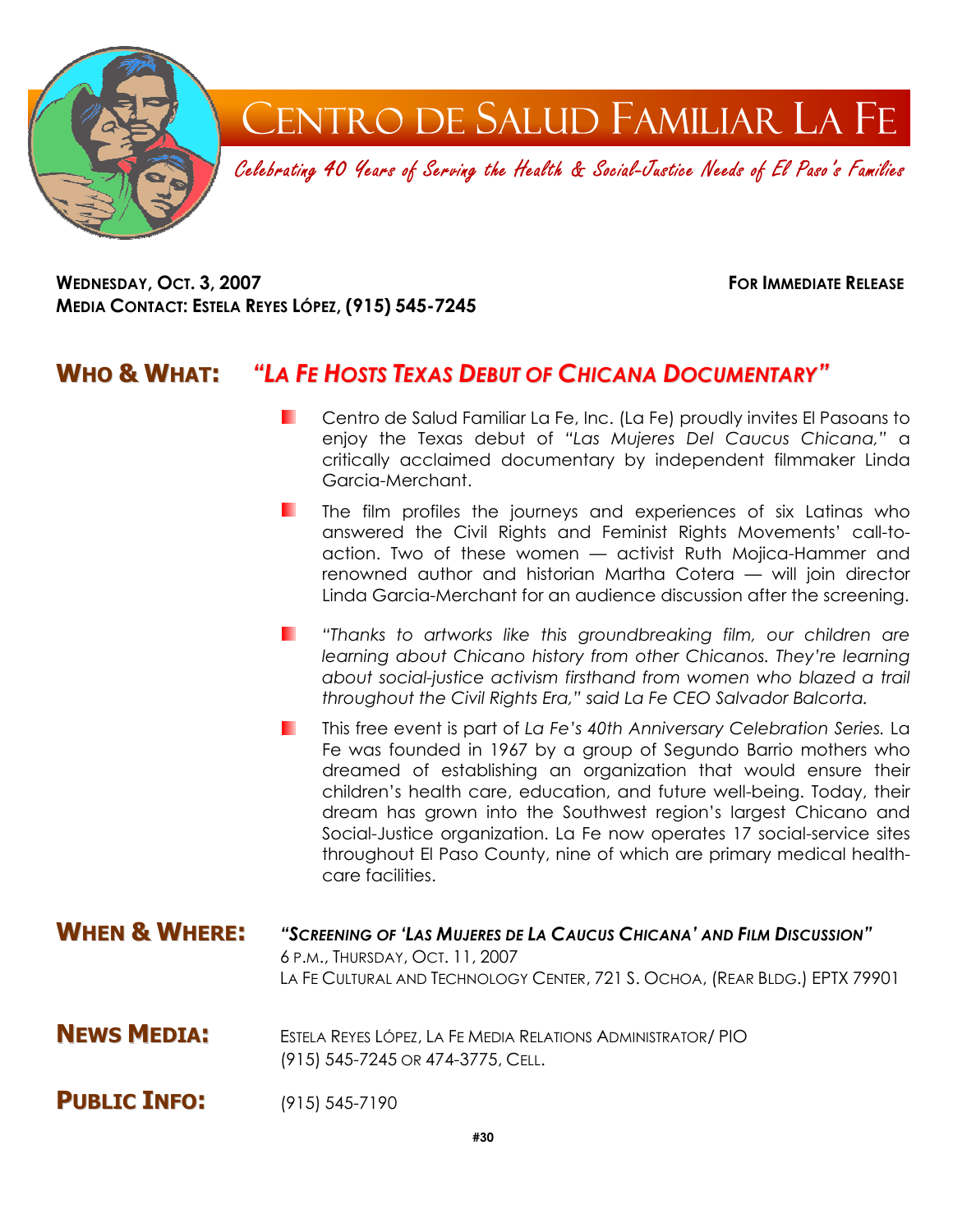

CENTRO DE SALUD FAMILIAR LA FE

Celebrating 40 Years of Serving the Health & Social-Justice Needs of El Paso's Families

**WEDNESDAY, OCT. 3, 2007 MEDIA CONTACT: ESTELA REYES LÓPEZ, (915) 474-3775**  **FOR IMMEDIATE RELEASE**

## **LA FE HOSTS TEXAS DEBUT OF CHICANA DOCUMENTARY**

*Indie film follows the journey of six women throughout the Civil Rights Movement.*

(El Paso, TX) — El Paso filmgoers will be the first in the State of Texas to see a film Chicano historians are calling *"Groundbreaking," "Moving,"* and *"Deeply Inspirational."* Centro de Salud Familiar La Fe (La Fe) will host the Texas debut of "*Las Mujeres Del Caucus Chicana,"* a critically acclaimed documentary by independent filmmaker Linda Garcia-Merchant. *(vocesprimeras.org)*

The film profiles the journeys and experiences of six Latinas who answered the Civil Rights and Feminist Rights Movements' call-to-action. Two of these women — activist Ruth Mojica-Hammer and renowned author and historian Martha Cotera — will join director Linda Garcia-Merchant for an audience discussion after the La Fe screening.

Mojica-Hammer is an award-winning broadcast journalist and was the first Chicana to run for Congressional office. She is the former executive director of El Paso's Council for International Visitors and was appointed by President Jimmy Carter to help lead the 1976 National Women's Political Caucus in Houston. She is also Garcia-Merchant's mother. Cotera is the celebrated author of the books *"The Chicana Feminist"* and *"Diosa y Hembra: The History and Heritage of Chicanas in the US."* Both Mojica-Hammer and Cotera were among the leadership of the history-making 1977 National Women's Political Caucus and the founding of the La Raza Unida Party.

#### **LEARNING OUR HISTORY FROM TRAILBLAZING CHICANAS**

*La Fe Chief Executive Officer Salvador Balcorta said, "Today's Chicano youth are becoming tomorrow's leaders. Thanks to artworks like this groundbreaking film, our children are learning about Chicano history from other Chicanos. They're learning about community mobilization and socialjustice activism firsthand from women who blazed a trail throughout the Civil Rights Era."*

The event is part of *La Fe's 40th Anniversary Celebration Series and its annual Chicano Heritage Month celebration.* Chicano Heritage Month is celebrated from Sept. 15 — the eve of Mexico's Independence Day — to Oct. 15, National Latino AIDS Awareness Day.

La Fe was founded in 1967 by a group of Segundo Barrio mothers who dreamed of establishing an organization that would ensure their children's health care, education, and future well-being. Today, their dream has grown into the Southwest region's largest Chicano and Social-Justice organization. La Fe now operates 17 social-service sites throughout El Paso County, nine of which are primary medical health-care facilities.

*CENTRO DE SALUD FAMILIAR LA FE, INC.* (*www.lafe-ep.org*) *is an award-winning and nationally recognized health-care and social-justice non-profit serving the US-Mexico Border since 1967. La Fe's network includes a growing family of nine primary health-care centers; West Texas' largest comprehensive HIV/AIDS services facility; the La Fe Child & Adolescent Wellness Complex; the La Fe Cultural & Technology Center; the San Antonio, Texas-based La Fe Policy and Advocacy Center, the La Fe Preparatory School; and numerous socialjustice and community programs benefiting El Paso families. Centro de Salud Familiar La Fe, Inc. is a proud affiliate of the National Council of La Raza.*